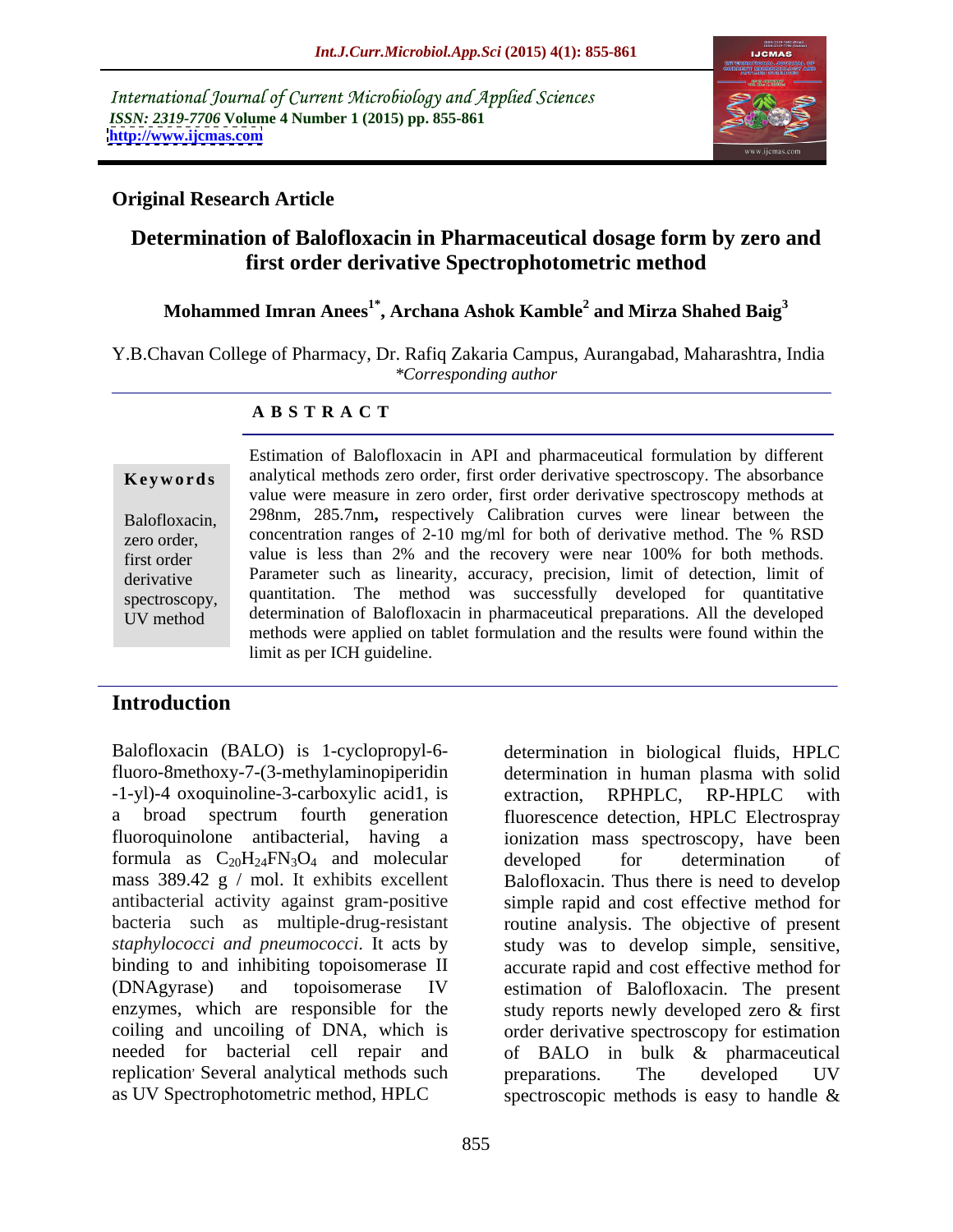simple in terms of linearity, accuracy, precision and specificity. The method was formulation (B- CIN). for detection.



Fig. 1 structure of Balofloxacin 100ug/ml

#### **Apparatus**

Visible spectrophotometer with spectral width of 2 nm, wavelength accuracy of  $\pm$  0.1 nm and slit width of 2 nm, instrument scan speed of 600 nm min-1, a pair of 1 cm matched quartz cell was used to measure absorbance of all the solutions. Spectra were automatically obtained by UV-Probe system software. Wavelength range 190 to1100 nm.

# **Reagent and Material**

The standard sample of Balofloxacin drug was kindly supplied as gift sample by Cirex Pharmaceutical LTD. Hatnoor Mandal- Andra Pradesh,India. All chemicals and reagents were used of AR grade. <sup>of BALO</sup> was weighed and transfer to 100 Acetonitrile (AR grade) from Fischer Ltd, Mumbai, Methanol (AR grade) from Fischer Ltd, Mumbai, Commercial tablets of BLFX<br>was made up to the mark with methanol. was procured from local market and used for<br>
The solution was filtered through Whatman<br>
The solution was filtered through Whatman analysis of marketed formulation. B-CIN 100mg tablet are manufactured by Lupin and tilter paper no.41.1 his tablet solution was<br>
turn ther diluted to obtain  $\mu$ g/ml of BALO.

Solution of drug in was scanned over the

also used in the determination of the content derivative spectroscopy at 298nm, 285.7nm of Balofloxacin in marketed Balofloxacin respectively were selected as the wavelength range of 200-400 nm. The absorbance value were measure in zero order, first order for detection.

### **Preparation of standard stock solutions**

Stock solution of the drugs 100  $\mu$ g/ml is prepared by dissolving 10 mg BALO drug in separate 100 ml volumetric flask and the volume is make up to the mark by Methanol & final concentration of solution containing 100ug/ml

### **Material and methods Selection of Analytical Concentration Range:**

A Shimadzu model 1800 double beam UV-<br>A shimadzu model 1800 double beam UV-For each drug appropriate aliquots were pipette out from the standard stock solution into series of 10 ml volumetric flask. The volume was made up to the mark with methanol to get set of solution for each drug having concentration 2, 4, 6, 8,  $10\mu\text{g/ml}$ . The absorbance of each of these solutions were measured at selected wavelength and plotted against concentration. The range was found to be 2-10  $\mu$ g/ml for both the drugs.

### **Tablet Analysis**

Pharmaceutical Aurangabad, India.<br>The mixed sample solution was analyzed to<br>The mixed sample solution was analyzed to **Selection of detection wavelength** botained spectra and absorbance value at 298 nm was noted. The concentration of Twenty tablets of BALO were weighed; their average weigh was determined and finally crushed to powder sample. From the triturate, tablet powder equivalent to 100mg of BALO was weighed and transfer to 100 ml volumetric flask and dissolved in 50ml methanol and the content was kept in ultrasonicated for 30 min. finally the volume was made up to the mark with methanol. The solution was filtered through Whatman filter paper no.41.This tablet solution was further diluted to obtain 1µg/ml of BALO. The mixed sample solution was analyzed to obtained spectra and absorbance value at 298 nm was noted. The concentration of BALO was calculated from the equation.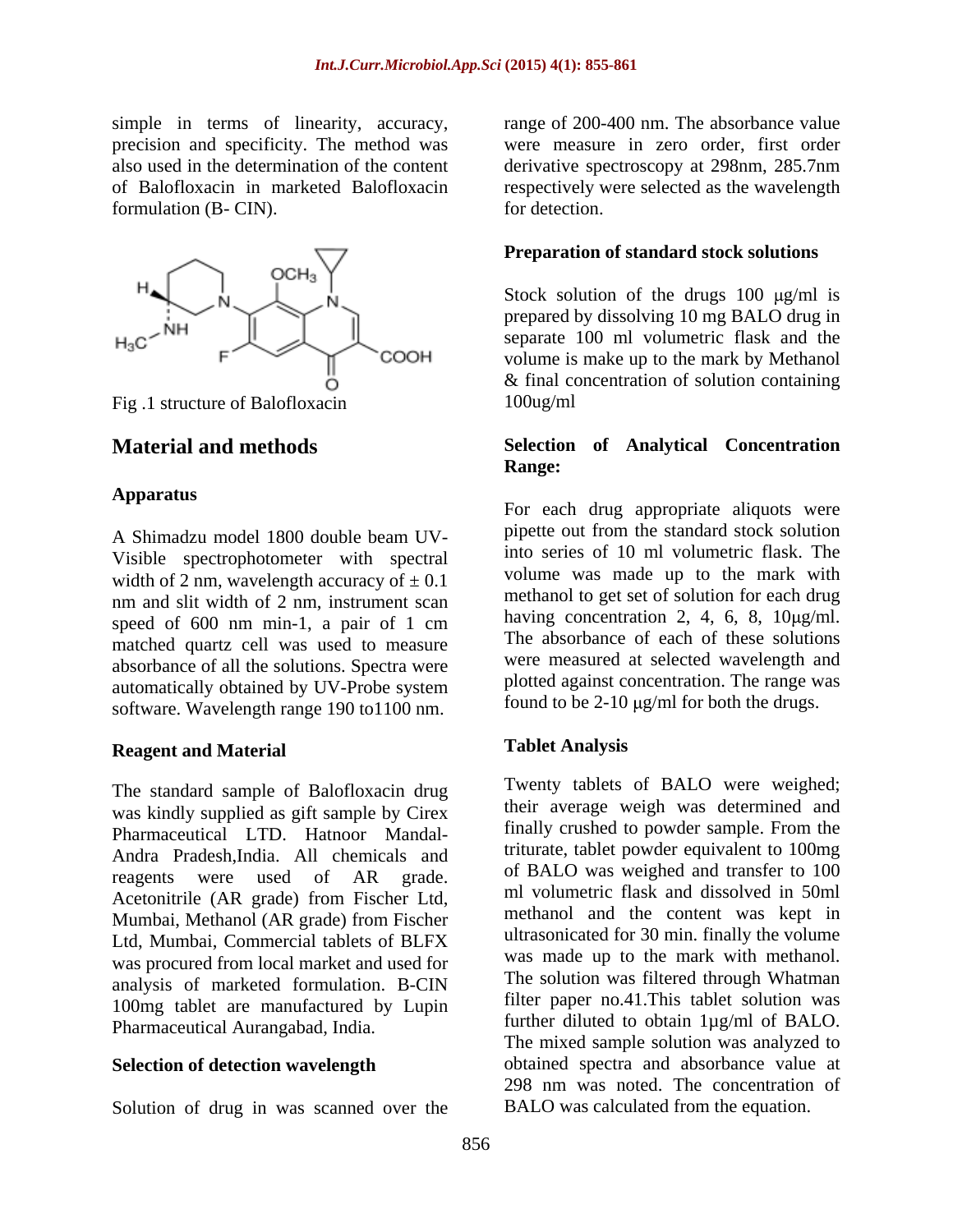### **Method Development**

Development of simple zero & first order **Linearity** spectroscopic method: The zero order spectra of Balofloxacin were obtained in For quantitative analysis of Balofloxacin, scanning range between 200-400nm and the calibration curves were plotted for each calibration curve were plotted with concentration ranges. The linearity ranges absorbance versus concentrations and for zero & first derivative found to be for regression equations were calculated for both the methods.  $\lambda_{\text{max}}$  obtained for zero order was 298nm & for first order was  $\frac{298}{1.2}$ 285.7nm (Fig.2,3)





### **Method Validation**

#### **Linearity**

Balofloxacin  $2-10\mu g/ml$ . (Fig.4, 5)



Fig.2 Spectra of BALO by zero order Fig.4 Calibration curve of BALO at 298nm



285.7nm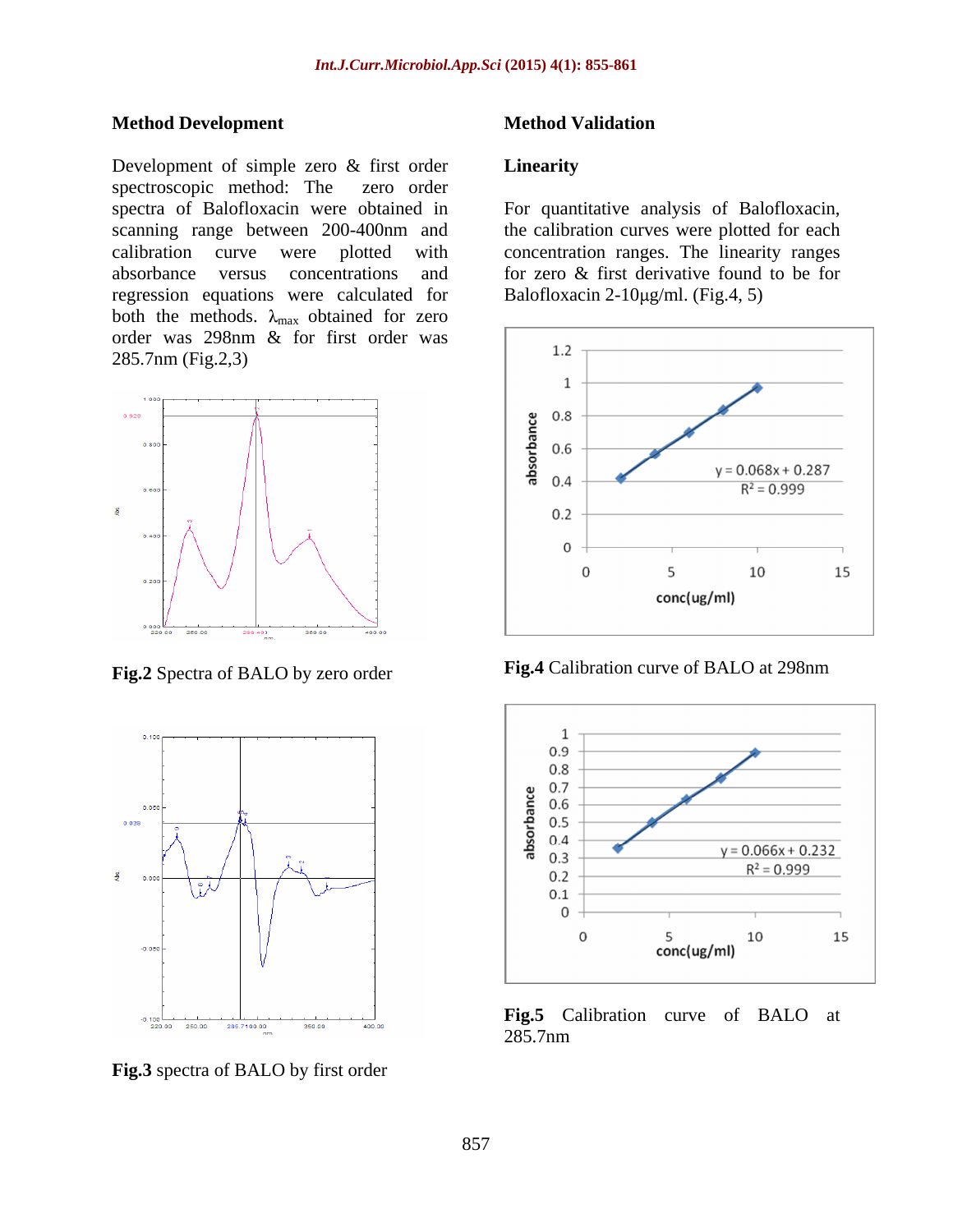The accuracy was determined by standard addition method. Three different levels **Exercise Relation** Balofloxacin (80%, 100% and 120%) of standards were spiked to commercial tablets in triplicate. Specificity The mean of percentage recoveries and the % RSD was calculated given in (Table 1)

**Table.2** Interday and Intraday Precision of Balofloxacin

## **Specificity**

 $\mathbf{U}\mathbf{V}$  **Level of Amt. Amt.** of *s* **i shows** that the wavelengths of maximum **method** | % | **Present** | **standard** | and minimum absorbance do not change.  $\textbf{Recovery} \mid (\textbf{mg/tab}) \mid \textbf{added} \mid \textbf{rg9988}$  **regnitively** detection (LOD) and Limit of  $(\text{mg/tab})$   $\downarrow$   $\downarrow$   $(\text{w}$ **antitation** (LOQ)  $\downarrow$   $\downarrow$ mean<sub>d</sub> change  $\frac{1}{2}$ The spectrum of Balofloxacin in bulk drug with drug formulation (B-CIN) solutions

|              | $\Omega$   |                   |     | and lowest amount of an analyte in a<br>LODnis the                  |  |
|--------------|------------|-------------------|-----|---------------------------------------------------------------------|--|
| <b>ZERO</b>  | 100        | 100               |     | $\pm 100.01$ be $\phi$ steeted $18$ ut hot<br>sample                |  |
| <b>ORDER</b> | 120        | TUU               | ⊥∠∪ | ne <sub>6688</sub>                                                  |  |
|              |            |                   |     | is the lowest amount of an analyte in a                             |  |
|              | $\Omega$   | 1 V V             |     | nat can ya quantitatively determined                                |  |
| <b>FIRST</b> | 100        | 100               |     | with quitable precision and gaguras y 62                            |  |
| <b>ORDER</b> | 120<br>⊥∠∪ | TOO               |     | l alah                                                              |  |
|              |            |                   |     | Where, $\sigma$ = standard<br>$10 \frac{\sigma}{S}$<br><u> 1.OO</u> |  |
|              |            |                   |     | deviation of the y-intercepts of regression                         |  |
|              |            | Table.1 Result of |     | line.                                                               |  |

recovery studies of BALO slope of the calibration curve slope of the calibration curve

| <b>Precision</b>                                                          | <b>Method characteristics</b> | Zero order                 | <b>First order</b>   |
|---------------------------------------------------------------------------|-------------------------------|----------------------------|----------------------|
|                                                                           |                               |                            |                      |
| The reproducibility of proposed method was                                | <b>Linearity</b>              | $2-10 \mu g/mL$            | $2-10 \mu g/mL$      |
| determined by performing tablet $\frac{1}{4}$ ssayer essions equation   . |                               | $y = 0.068x + 0.287$       | $y = 0.066x + 0.232$ |
| different time intervals (2 hour interval) on                             |                               |                            |                      |
| same day (Intra-day precision) and on three $\mathbb{R}^2$                |                               | 0.999                      | 0.999                |
| different days (Inter-day precision) at $\text{LOD}(\mu\text{g/mL})$      |                               |                            |                      |
| concentration BALO at the concentration $\overline{OQ(\mu g/mL)}$         |                               |                            |                      |
| $\mu$ g/ml (Table 2)                                                      |                               | <b>Table 3: Results of</b> |                      |

|                                   |                   | Table 3: Results of                       |                                   |
|-----------------------------------|-------------------|-------------------------------------------|-----------------------------------|
| <b>Method</b>                     |                   | Zero-orderLinearity, EODI and TOQ of BALO |                                   |
|                                   |                   | Spectrophotometric   Spectrophotometric   |                                   |
|                                   | <b>Method</b>     | Methodble.4 Validation                    |                                   |
| <b>Mean Recovery</b>              | 0.83              | parameter of Balofloxacin                 |                                   |
| (Inter Day)                       |                   |                                           |                                   |
|                                   | <b>Parameters</b> | Zero order                                | <b>First order</b>                |
| % RSD for Inter                   |                   | $BALO (\lambda_{max} = 298nm)$            | BALO ( $\lambda_{max}$ =285.7 nm) |
| day                               | Linearity range   | $2 - 10$                                  | $2 - 10$                          |
| <b>Mean Recovery</b> $(\mu g/ml)$ |                   |                                           |                                   |
| (Intra Day)                       | Slope             | 0.068                                     | 0.066                             |
|                                   | Intercept         | 0.287                                     | 0.232                             |
|                                   |                   |                                           |                                   |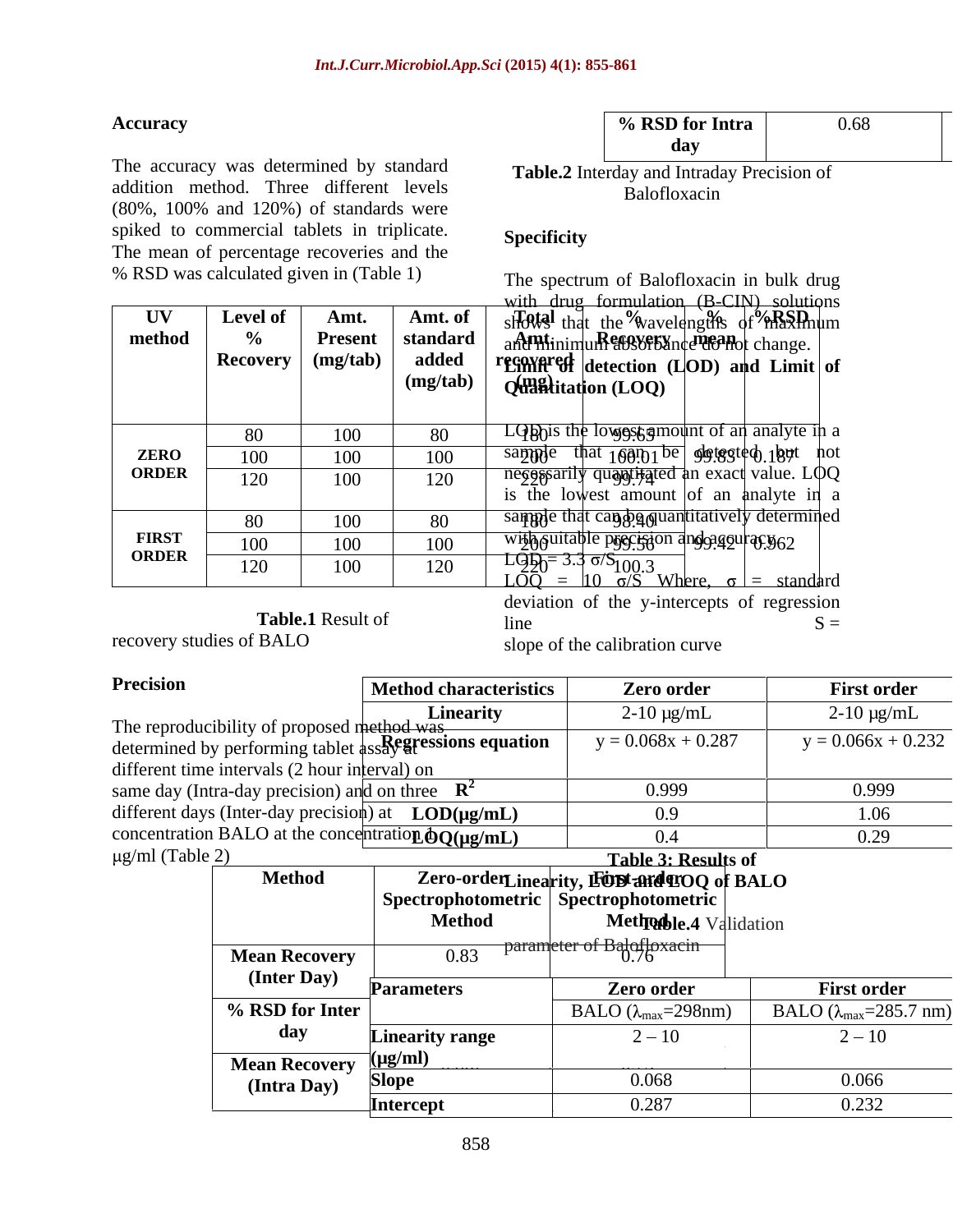### *Int.J.Curr.Microbiol.App.Sci* **(2015) 4(1): 855-861**

| egression coefficient | 0.999 | 0.999 |
|-----------------------|-------|-------|
| nit of detection      | 0.9   | 1.06  |
| $(\mu g/ml)$          |       |       |
| nit of quantitation   | 0.4   | 0.29  |
| $(\mu g/ml)$          |       |       |
|                       |       |       |
|                       |       |       |
| curacy (%recovery)    | 99.83 | 99.42 |
| ecision (%RSD)        |       |       |
| <b>Intraday</b>       | 0.006 | 0.001 |
| Inter day             | 0.003 | 0.053 |
|                       |       |       |
|                       |       |       |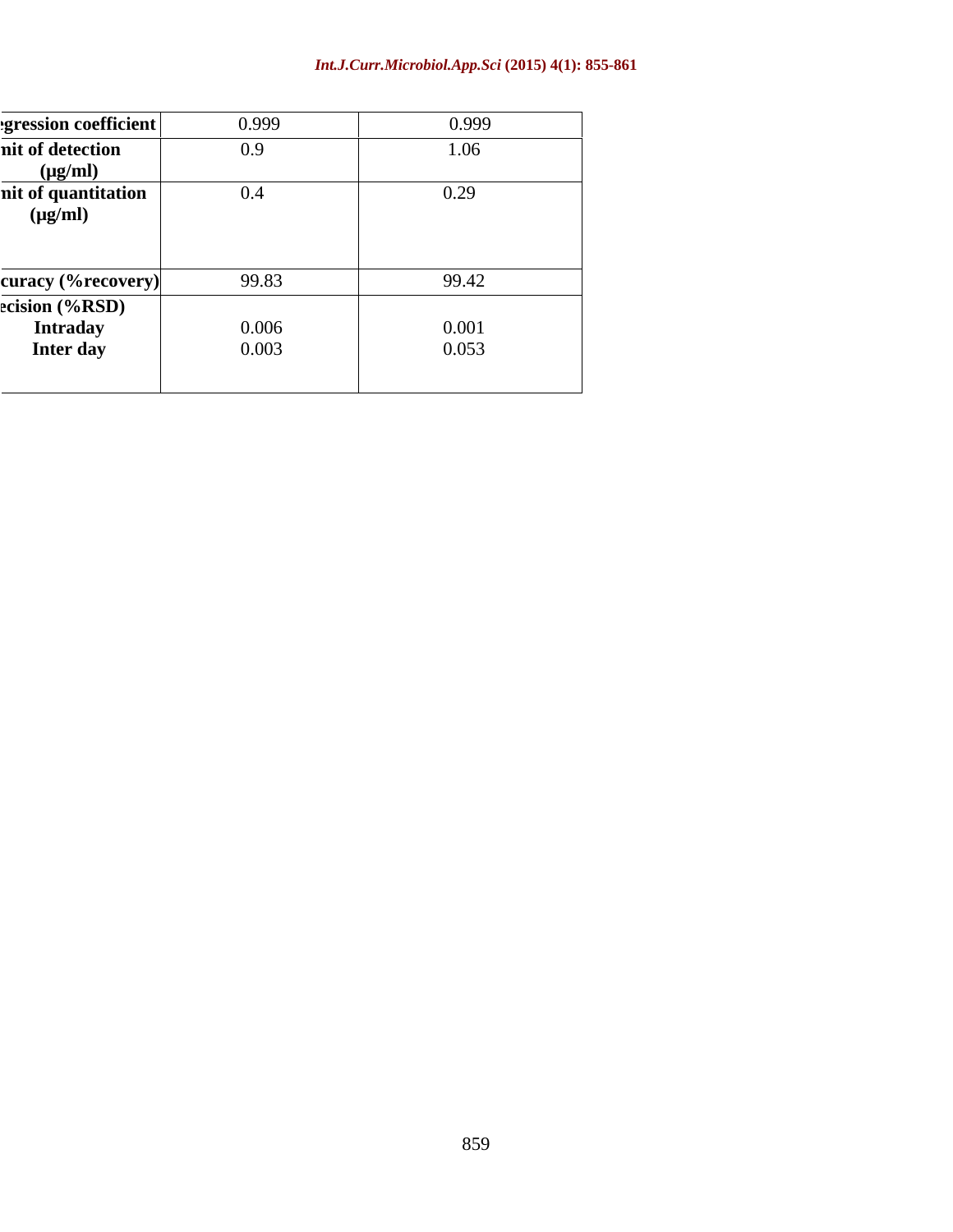The developed zero & first order derivative methods for BALO are found to be linear,<br>organization of the condition of the condition of the condition of the condition of the condition of the condition of the condition of the condition of the condition of the conditio correlation coefficient is near to 0.999(Fig 4,5) respectively In .accuracy study for zero & first order derivative method % recovery<br>was found to be  $99.83 \& 99.42$  respectively. % RSD for both methods was less than  $2\%$  That the pharmacopoeial convention. Inc. % KSD for both methods was fess than 2 %<br>
(Table 1) .Good precision was found for  $(1004)$ ,  $1082.84$ both methods % RSD for zero order intraday  $\overline{5}$ . International Conference on precision& interday precision was found to be 0.68& 0.30 respectively, % RSD for first validation of order intraday precision & interday Analytical Procedures 1995: precision was found to be  $0.12\& 0.53$  Definitions and Terminology. respectively (Table 2). Linearity range for Federal Register.; 60: 112-160. both methods was found to be 2-10ug/ml. Regressions equation for zero order derivative was  $y = 0.068x + 0.287$  & for first<br>Chromatographic Methods 1994, order  $y = 0.066x + 0.232$  (Table 3). Limit of Center for Drug Evaluation and detection of BALO by zero order was Research, Food and Drug 0.9ug/ml & for first order was1.06  $\mu$ g/ml. Administration. Limit of quantitation of BALO by zero order 7. Guideline for Submitting Samples was 0.4 & for first order was 0.29 (Table 3)

The developed methods were found to be Administration. simple, sensitive, accurate and precise and 8. Bekett A.H., Stenlake J.B. Practicle validated as per ICH guidelines .The method was successfully used for determination of edition. CBS Publishers New Delhi; drugs in their pharmaceutical formulation.

The authors are thankful to Mrs. Fatma Rafiq Zakaria, Chairman, Dr Rafiq Zakaria Campus for providing necessary facility to conduct the research work. Publishing House ; 2.149-2.150.

- 1. Skoog D.R., Hollar F.J., Nieman 2005<br>UV-visible spectroscopy 2000. Analysis. 5th edition. Thomson Report Component Component Component Component Component Component Component Component Component Component Component Component Component Component Component Component Component Component Comp
- 2. Jeffery,G.H., Bassat,J. Mendham,J. Denny, R.C. 1989 : Vogel's Textbook

**Result and Discussion Channel Structure Chemical Analysis.** Chemical Analysis. of Qualitative Chemical Analysis**.** 5thedition. Atkin. ELB Swithlongman Publication. Harlow; 3.

- 3. 3. B. K. Sharma. Instrumental methods of chemical analysis. 2000, Introduction to analytical chemistry. 19th edition. Goel publishing house ; 200-203, 1-4.
- 4. U.S. Pharmacopoeia. United States Pharmacopoeial Convention, Inc. (1994); 1982-84.
- 5. International Conference on Harmonization. Draft Guideline on Validation of Analytical Procedures 1995: Definitions and Terminology. Federal Register.; 60:
- 6. Reviewer Guidance, Validation of Chromatographic Methods 1994, Center for Drug Evaluation and Research, Food and Drug
- Administration. .<br>7. Guideline for Submitting Samples and Analytical Data for Methods Validation,1987. Food and Drug
- Administration. 8. Bekett A.H.,Stenlake J.B. Practicle Pharmaceutical chemistry.2004, 4th edition. CBS Publishers New Delhi ; Part-II: 275-314.
- Acknowledgement edition. ELBS publication (1989); 9. Kemp W. Organic Spectroscopy. 2nd 194.
	- 10. Chatwal and Anand. Instrumental methods of chemical analysis. 2007, 5th edition. Himalaya
- **References** bonedition.Goel Publication Co. Meerut 11. Sharma B.K., in: Spectroscopy. 6thedition.Goel Publication Co. Meerut (1983); 1.
	- T.A. Principles of Instrumental  $\frac{0 \text{ v-value} \text{ Spc}(100 \text{ s})}{0 \text{ s-lent} \text{ Spc}(100 \text{ s})}$  zood. 12. Tony Owen. Fundamentals of modern UV-visible spectroscopy 2000. Agilent technologies. 73.
	- Brooks/Cole; 1-3,300,726. <br> **Example 1.8** E.R., More H.N. 1998, 13. Kasture A.V.,Wadodkar S.G.,Mahadik K.R.,More H.N. 1998, Pharmaceutical Analysis (Instrumental